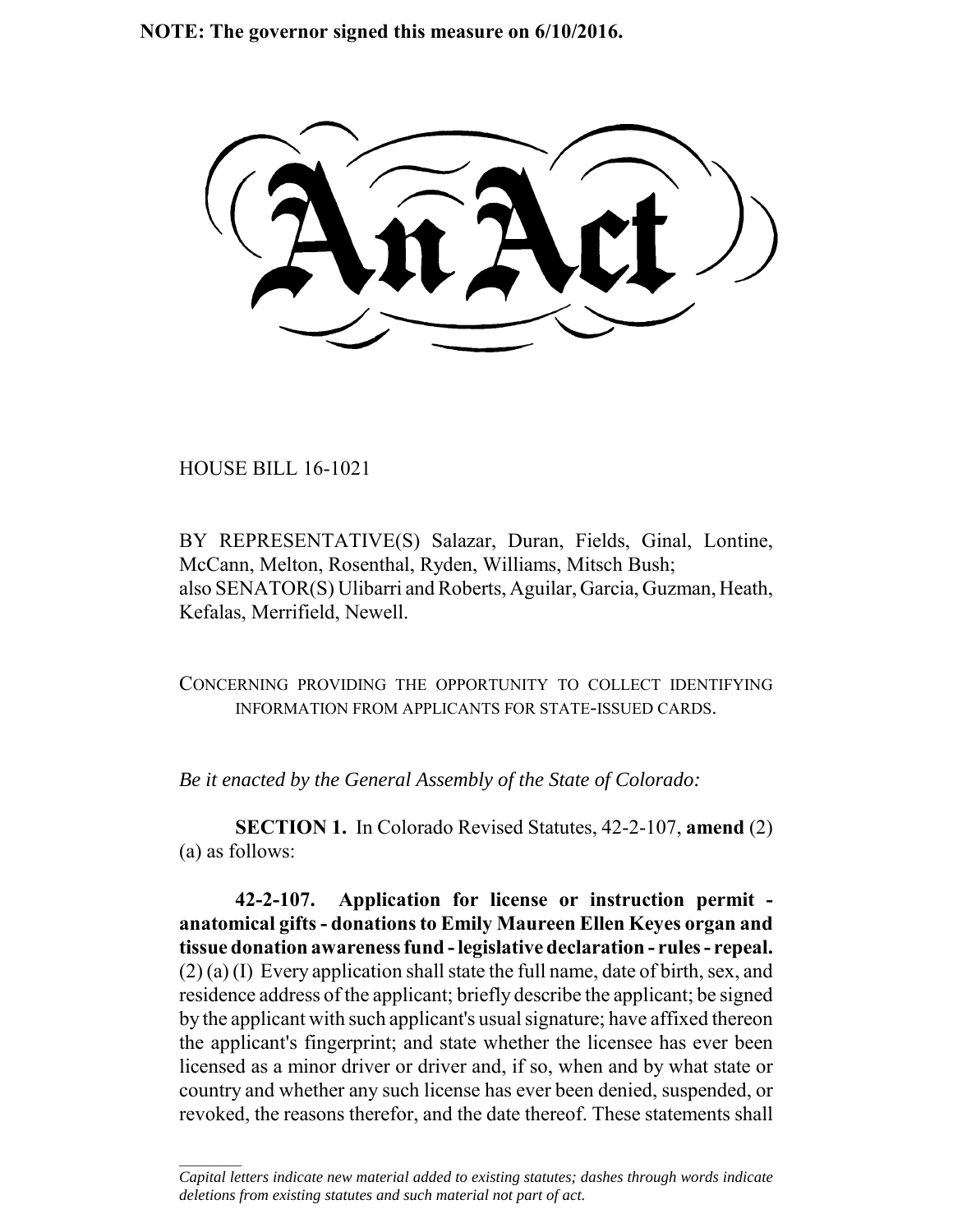be verified by the applicant's signature thereon.

(II) IN ADDITION TO THE INFORMATION REQUIRED BY SUBPARAGRAPH (I) OF THIS PARAGRAPH (a), EVERY APPLICATION SHALL INCLUDE THE OPPORTUNITY FOR THE APPLICANT TO SELF-IDENTIFY HIS OR HER RACE OR ETHNICITY. THE RACE OR ETHNICITY INFORMATION THAT MAY BE IDENTIFIED ON THE APPLICATION SHALL NOT BE PRINTED ON THE DRIVER'S LICENSE BUT SHALL BE MAINTAINED IN THE STORED INFORMATION AS DEFINED BY SECTION 42-2-114 (1) (b). THAT INFORMATION MUST BE ACCESSIBLE TO A LAW ENFORCEMENT OFFICER THROUGH MAGNETIC OR ELECTRONIC READERS.

**SECTION 2.** In Colorado Revised Statutes, 42-2-114, **amend** (1) (b) (I) as follows:

**42-2-114. License issued - fees - rules - repeal.** (1) (b) (I) In the event the department issues a driver's license that contains stored information, such license may include only the information that is specifically referenced in paragraph (a) of this subsection (1) and that appears in printed form on the face of the license issued by the department to the licensee AND ANY RACE OR ETHNICITY INFORMATION IDENTIFIED ON THE APPLICATION PURSUANT TO SECTION 42-2-107 (2) (a) (II); except that such stored information shall not include the licensee's social security number.

**SECTION 3.** In Colorado Revised Statutes, 42-2-302, **add** (1) (a) (VI) as follows:

**42-2-302. Department may or shall issue - limitations - rules.** (1) (a) (VI) EVERY APPLICATION SHALL INCLUDE THE OPPORTUNITY FOR THE APPLICANT TO SELF-IDENTIFY HIS OR HER RACE OR ETHNICITY. THE RACE OR ETHNICITY INFORMATION THAT MAY BE IDENTIFIED ON THE APPLICATION SHALL NOT BE PRINTED ON THE IDENTIFICATION CARD BUT SHALL BE MAINTAINED IN THE STORED INFORMATION AS DEFINED BY SECTION 42-2-303(1) (b) (II).THAT INFORMATION MUST BE ACCESSIBLE TO A LAW ENFORCEMENT OFFICER THROUGH MAGNETIC OR ELECTRONIC READERS.

**SECTION 4.** In Colorado Revised Statutes, 42-2-303, **amend** (1) (b) (I) as follows:

## PAGE 2-HOUSE BILL 16-1021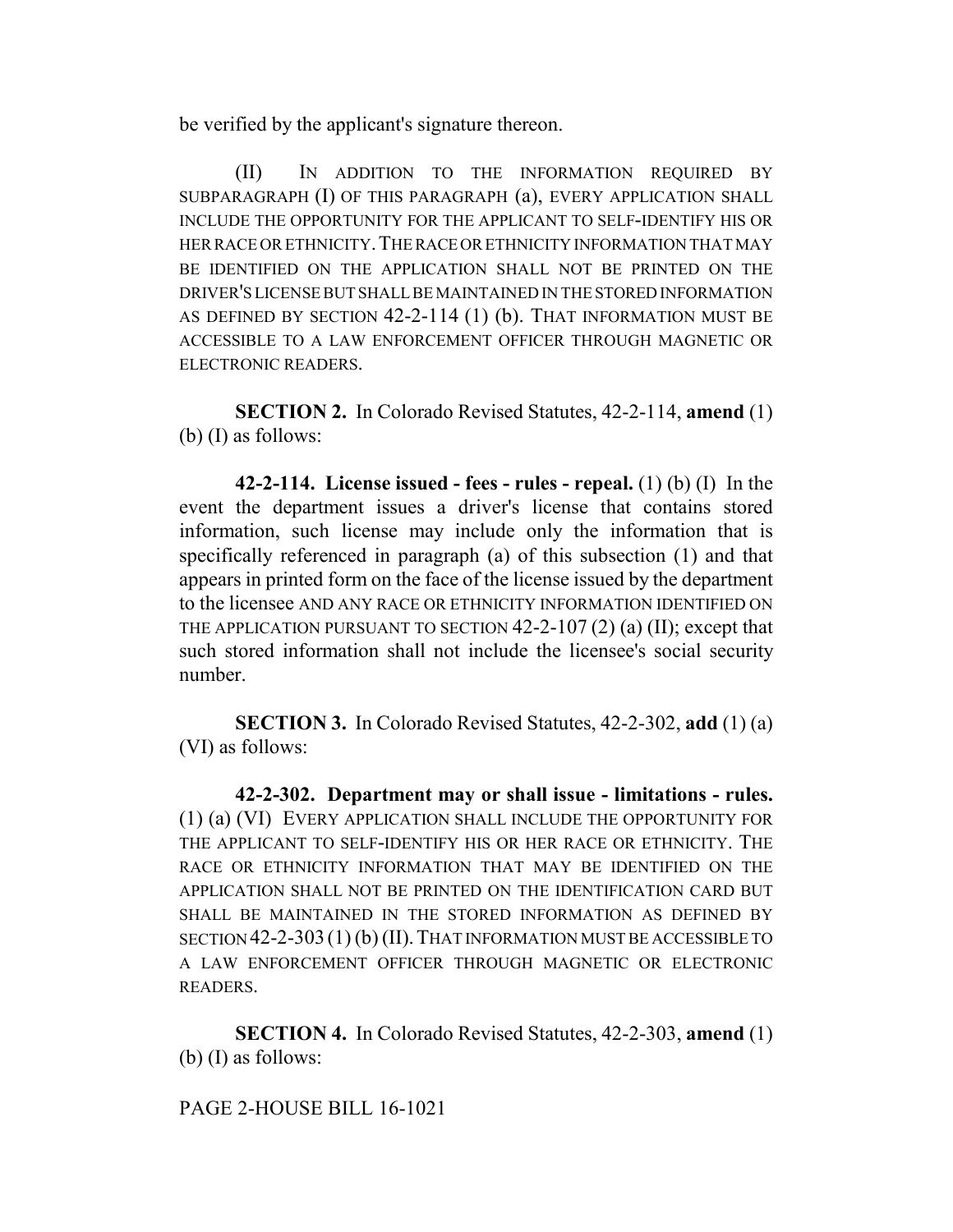**42-2-303. Contents of identification card.** (1) (b) (I) In the event the department issues an identification card that contains stored information, such card may include only the information that is specifically referenced in paragraph (a) of this subsection (1), and that appears in printed form on the face of the card issued by the department to the registrant AND ANY RACE OR ETHNICITY INFORMATION IDENTIFIED ON AN APPLICATION PURSUANT TO SECTION  $42$ -2-302(1)(a) (VI); except that such stored information shall not include the registrant's social security number.

**SECTION 5. Applicability.** This act applies to driver's license and state identification card applications made on or after March 1, 2017.

**SECTION 6. Safety clause.** The general assembly hereby finds,